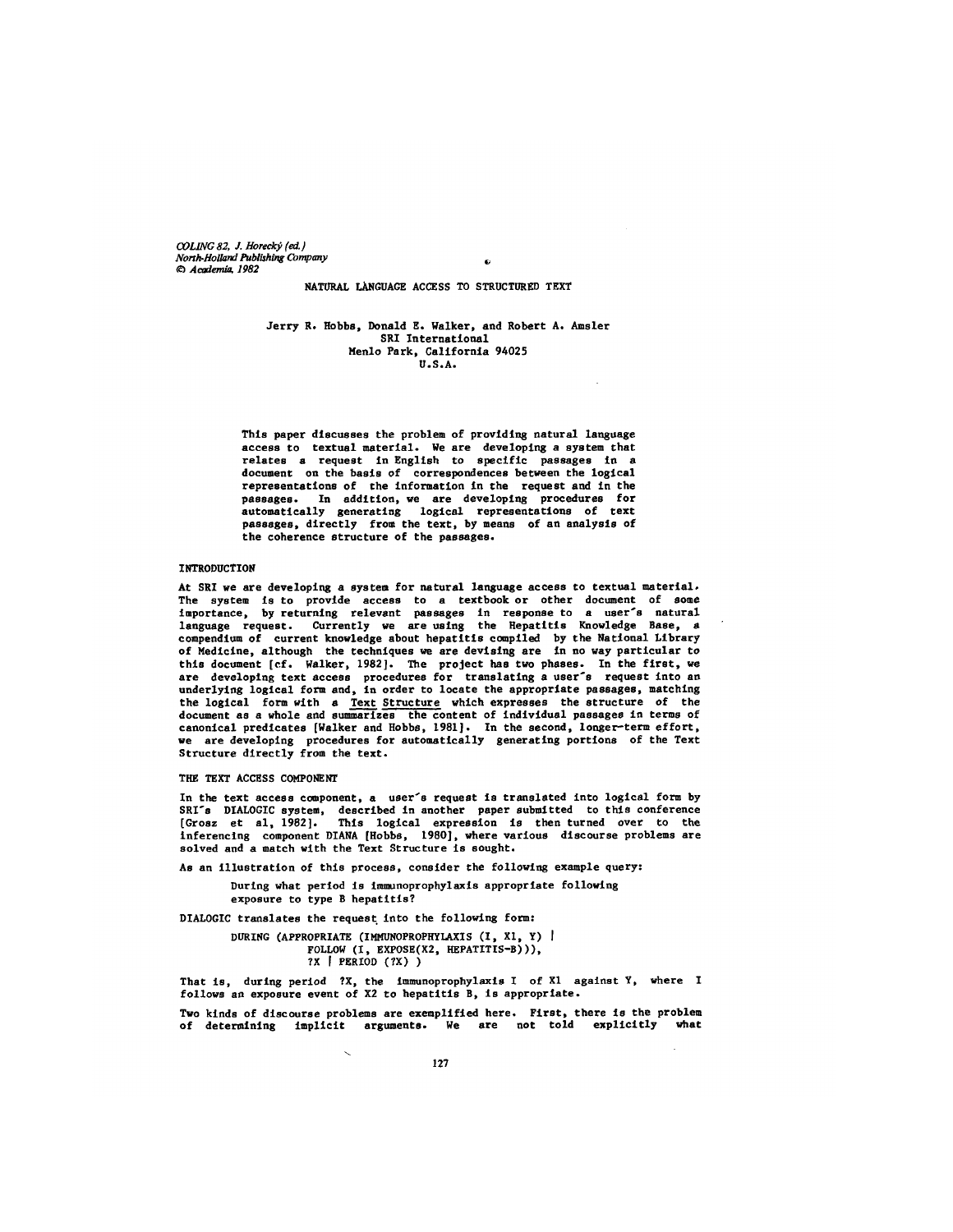immunoprophylaxis is against, only what exposure was to. We need to draw the inference that exposure to something is typically followed by immunoprophylaxis against it. This problem must be solved if we are to retrieve the proper passages on immunization against hepatitis B virus (HBV) rather than some other agent. Similarly, we are not told expllcltly that the one who was exposed is the one who will receive immuooprophylaxls, that is, that X1 and X2 are the same Indlvldual.

The second discourse problem illustrated here is that of metonymy. One may talk about both exposure to HBV and exposure to type B hepatitis. In the first case we are talking about exposure to a virus, in the second exposure to a disease. The Text Structure is expressed in canonical predicates in a standardized form, and one of the standardizations is in the class of entities that can be the argument of a predicate. We must decide, for each predicate, the type of arguments it can take. For example, is one exposed to a virus or a disease? For various reasons, we have decided that one is exposed to a virus and not to a disease. Thus the inferencing procedures\_have to analyze the actual\_query\_into one involving exposure to the virus causing type B hepatitis, or to HBV. This coercion is done by accessing information in a knowledge base that "expose" requires a virus as its second argument, that type B hepatitis is caused by HBV, and that HBV is a virus.

In order to match the request with the Text Structure, DIANA needs to translate the original request into the canonical predicates in which the Text Structure is expressed. For example, since "immunoprophylaxis" is not one of the canonical predicates, we need to use the axiom

IMMUNOPROPHYLAXIS  $(i, p, v)$  iff IMMUNIZE $(i, p,$  PROPHYLAXIS $(v)$ )

that is, i is an immunoprophylaxis event of p against v if and only if I is an immunization event of p for prophylaxis against v. The result is a translation into the canonical predicates "immunize" and "prophylaxis", which are used in the summaries of the relevant passages in the Text Structure.

## GENERATING TEXT STRUCTURE

Our work on the automatic generation of the Text Structure is at a more preliminary stage. Automatic summarization is a central aspect of this effort. A certain amount of work has been done in artlflclal intelllgence and psychology on the automatic construction of summaries, including work by Rumelhart [1975], Mandler and Johnson [1977], Schank and his colleagues [Schank et al., 1980], and Lehnert et al. [1981]. Host of this work has focused on narratives rather than expository discourse, however.

There are two prlnclpal techniques that we have brought to bear on the problem. The most important involves a coherence analysis of the paragraph, in a manner described in detail in Hobbs [1976, 1978] and similar to work by Longacre [1976] and Grimes [1975].

It can be argued that, in coherent discourse, one of a small number of coherence relations, such as parallel and elaboration, holds between successive segments of the text. The coherence relations can be defined in terms of the inferences that can be drawn from what is asserted by the segments being linked (called the assertions of the segments). Thus, very roughly, two sentences are parallel if their assertions make the same predications about similar entities.

These coherence relations allow one to build up a tree-like coherence structure for the whole text recurslvely, as follows: The coherence relations are defined between segments. A clause (perhaps elliptlcal) is a segment. When some coherence relation holds between two segments, the two together constitltute a composed segment, which can itself be related to other segments of the text.

Since the coherence relations are defined in terms of the assertions of segments, we need to specify what the assertions of the composed segments are. For this purpose we use a number of heurlstlcs. For example, if two sentences are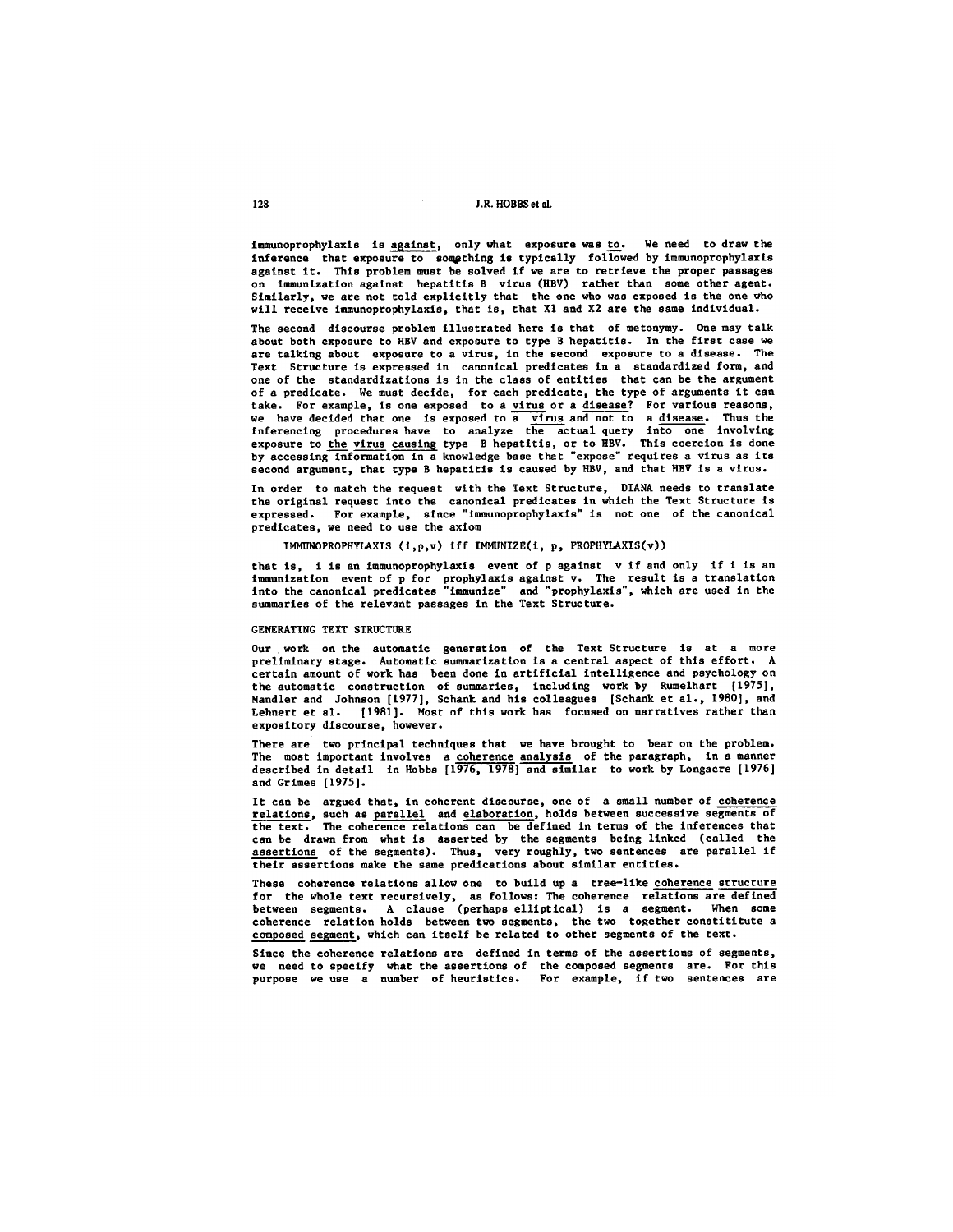parallel, lt is because the same predication is made about similar entities. Then the assertion of the composed segment makes *that* same predication about the superset to which the similar entities belong. Thus, every node in the coherence structure has an assertion associated with it. Very frequently the assertion associated with the top node of the coherence structure of a passage can function as the summary of the passage.

As an *illustration* of this technique, consider the following passage:

(PI) Blood probably contains the highest *concentration* of hepatitis B virus of any tissue except liver. Semen, vaginal secretions, and menstrual blood contain the agent and are infective. Saliva has lower *concentrations* than blood, and even hepatitis B surface antigen may be detectable in no more *than* half of infected individuals. Urine contains low concentrations at any given *time.* 

After a grammatical analysis, the sentences in this passage can be aligned as in Figure 1.<sup>1</sup> Every clause considers some body material containing HBV in some concentration. They are thus linked by the parallel coherence relation, and the assertion (and the summary) of the passage is as follows:

# CONTAIN (BODY-MATERIAL, HBV, CONCENTRATION)

Many paragraphs we have analyzed in this way turn out to have a parallel structure, and thus their summaries can often be constructed in a similar manner. blood contains highest concentration HBV

| semen<br>vaginal secretions<br>menstrual blood | contain  |                                  | agent |
|------------------------------------------------|----------|----------------------------------|-------|
| saliva                                         | has      | lower concentrations             |       |
| (saliva of)<br>infected<br>individuals         | in       | detectable  no<br>more than half | HBsAg |
| urine                                          | contains | low concentrations               |       |
| Figure 1 Parallels in Passage (P1)             |          |                                  |       |

A second factor must also be taken into account in constructing the summarlzations. In addition to containing summaries of individual passages, the Text *Structure* contains a representation of the hierarchical organization of the *document* as a whole, as well as other *aspects* of its overall *structure.* The place of an individual passage within the hierarchical organization constrains what can function as a summary of the passage. A summary *must* distinguish a passage from other passages at *the* same level in the hierarchy. Top-down considerations frequently lead us to refine a Summary we arrive at solely by the bottom-up coherence analysis.

As an example, consider the following passage:

(P2) Generally blood donor quality is held high by avoiding commerclal donors, persons with alcoholic cirrhosis, and those practicing illicit self-injection. Extremely careful selection of paid donors may provide safe blood sources in some instances.

<sup>1</sup> This diagram is similar to the formats developed by Sager and her colleagues [Sager, 1981].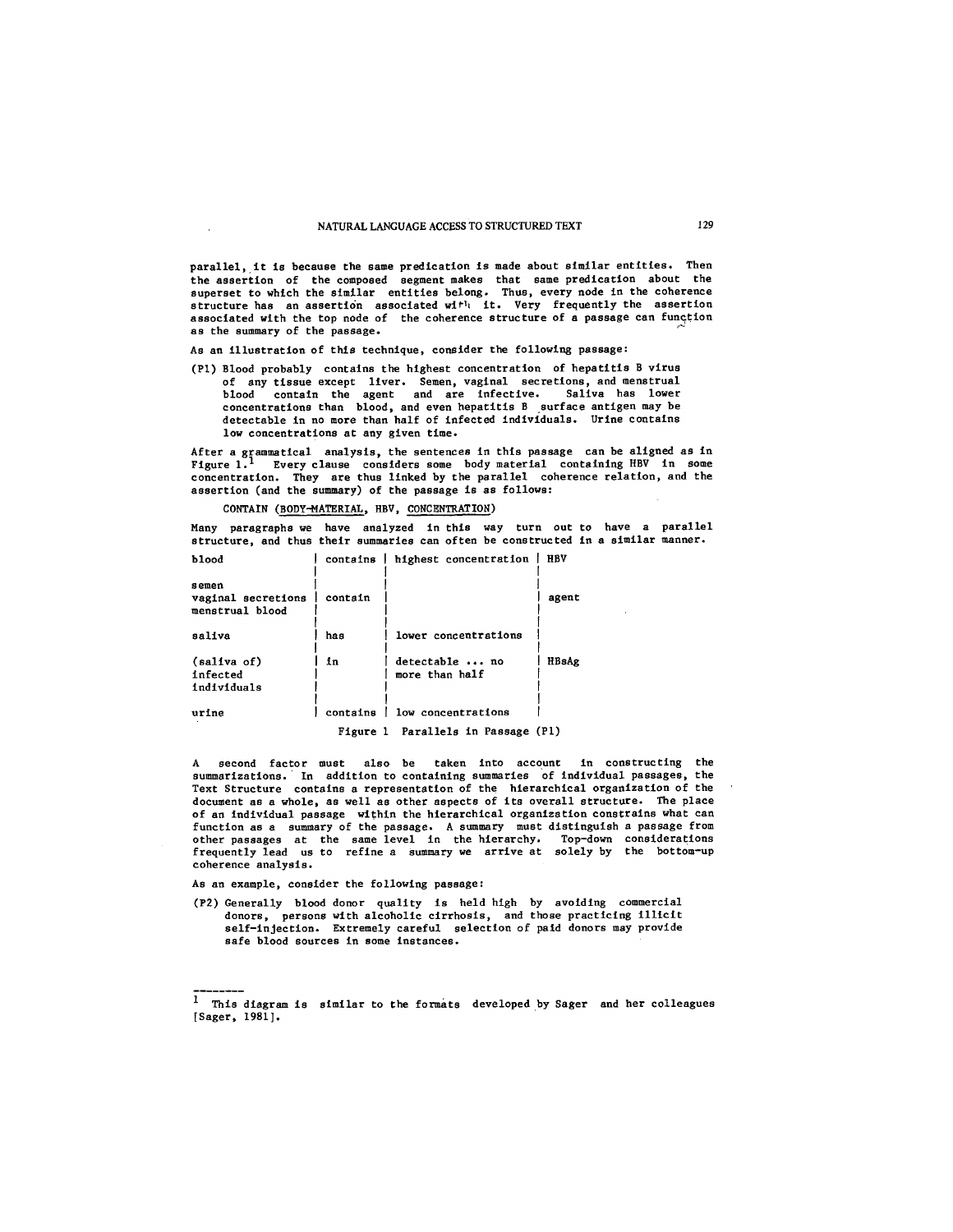130 **J.R. HOBBS et al.** 



Figure 2 Coherence Structure of Paragraph (P2)

A coherence analysis results in the structure show in Figure 2. "Selection" contrasts with "avoiding," so we can say that the second sentence expresses an exception to the first conjunct of the first sentence. Because the second sentence is hedged very heavily, the assertion of the composed segment is the assertion of the initial conjunct of the first sentence--"avoid commercial donors." The three assertions of the first sentence stand in a parallel relation since they imply the same proposition about similar entities. They all imply (trivially) that certain classes of potential donors are to be avoided if blood<br>quality is to be held high. Entities are similar if they share some common and reasonably specific property, that is, if they belong to some common and reasonably small superset. Our three classes of potential donors are similar in that they are all potential donors. The similarity would be stronger if there were some more specific property that characterized commercial donors, those with alcoholic cirrhosis, and illicit self-inJectors, but there does not seem to be such a property. The most we can say seems to be that they are potential donors, and we arrive at the following assertion for the paragraph as a whole.

AVOID (DONOR I CONDITION (DONOR))

However, such a summary fails to distinguish this paragraph from its siblings in the hierarchical structure of the HKB as a whole. The nodes most immediately dominating this section in the hierarchy of the HKB correspond to sections about the quality of blood products under varying conditions, with respect to the risk of hepatitis in transfusion. There are two broad classes of conditions that are discussed, first, conditions characterizing the donor, and second, conditions characterizing the type of 51ood product. Among the conditions characterizing the donor are a history of hepatitis, recent transfusions, and positive results on serologic tests, as well as the conditions described in the example. Thus, the structure of the summaries In the paragraphs should be something like that shown in Figure 3.

It is therefore not sufficient for us to characterize the paragraph as being about avoiding potential donors exhibiting some condition. Thus, top-down avoiding potential donors exhibiting some condition. Thus, top-down considerations lead us to reject the summary we came up with solely by the bottomup coherence analysis. We need something more specific, and the best we can do is simply to have a disjunction of properties ss the condition characterizing the donors:

AVOID (DONOR ] COMMERCIAL(DONOR) or CIRRHOSIS(DONOR) or SELF-INJECTOR(DONOR) )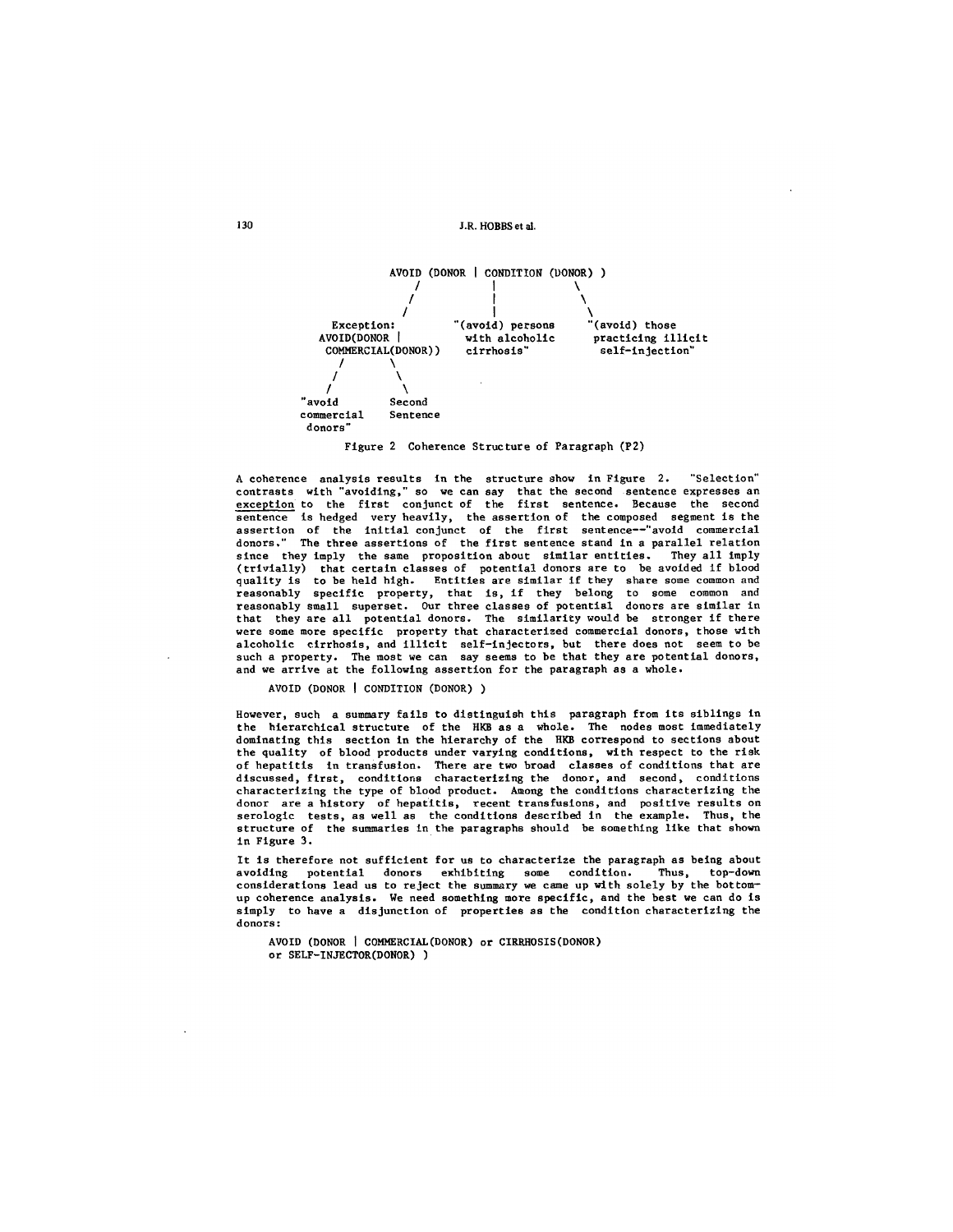# NATURAL LANGUAGE ACCESS TO STRUCTURED TEXT 131

```
QUALITY (BLOOD-PRODUCT) 
QUALITY (BLOOD-PRODUCT I CONDITION (DONOR)) 
   [summary of our example] 
   COMDITION = history of hepatitisCONDITION = recent transfusion
   COMDITION = positive serologic testsQUALITY (BLOOD-PRODUCT | TYPE (BLOOD-PRODUCT) )
   \cdots
```
Figure 3 Hierarchical Structure of Paragraph Summaries

# **CONCLUSTON**

While these methods for the automatic generation of summaries of expository text seem promising, difficult problems remain--Including the problems of encoding and searching a very large knowledge base. In order to have practical milestone systems in the near term, we are working toward two scaled-down versions of the ultlmate system. First, we are experimenting with using a pre-existing Text Structure to aid in the construction of the summaries of modifications of a passage. Second, rather than fully automatic generation of summaries, we are experimenting with ways that interaction with the author of a passage can aid in the task.

## ACKNOWLEDGMENTS

This work has been supported by the National Library of Medicine under Grant I-R01-LM03611.

REFERENCES

Grosz, B; Haas, N; Robbs, J; Martin, P; Moore, R; Robinson, J; Rosenseheln, S. 1982. "DIALOGIC, A Core Natural Language Processing System." COLING 82: Proceedings of the Ninth International Conference on Computational Linguistics, Prague, Czechoslovakia.

Grimes, J. 1975. The Thread of Discourse. The Hague: Houton.

- Robbs, JR. 1976. A Computational Approach to Discourse Analysis. Research Report 76-2, Department of Computer Sciences, City College, City University of New York (December 1976).
- Hobbs, JR. 1978. Why Is Discourse Coherent? Technical Note 176, SRI International, Menlo Park, Callfornia (November 1978).
- Hobbs, JR. 1980. Interpreting " Natural Language Discourse. Final Report, National Science Foundation Research Grant No. MCS 78-07121 (July 1980).
- Lehnert, WG; Black, JB; Reiser, BJ. 1981. "Summarizing Narratives." Proceedings of the Seventh InternationalJoint Conference on Artificial I<u>ntelligenc</u>e pp.184-189. New Haven, Connecticutt: Yale University.
- Longacre, R. 1976. An Anatomy of Speech Notions. Ghent: The Peter de Ridder Press.
- Mandler, J; Johnson, N. 1977. "Remembrance of Things Parsed: Story Structure and Recall." Cognitive Psycholo~y'9:l11-151.
- Rumelhart, D. 1975. "Understanding and Summarizing Brief Stories." In: Basic Processing in Reading, Perception, and Comprehension, edited by D Laberge and S Samuels. Hillsdale, New Jersey: Lawrence Erlbaum.